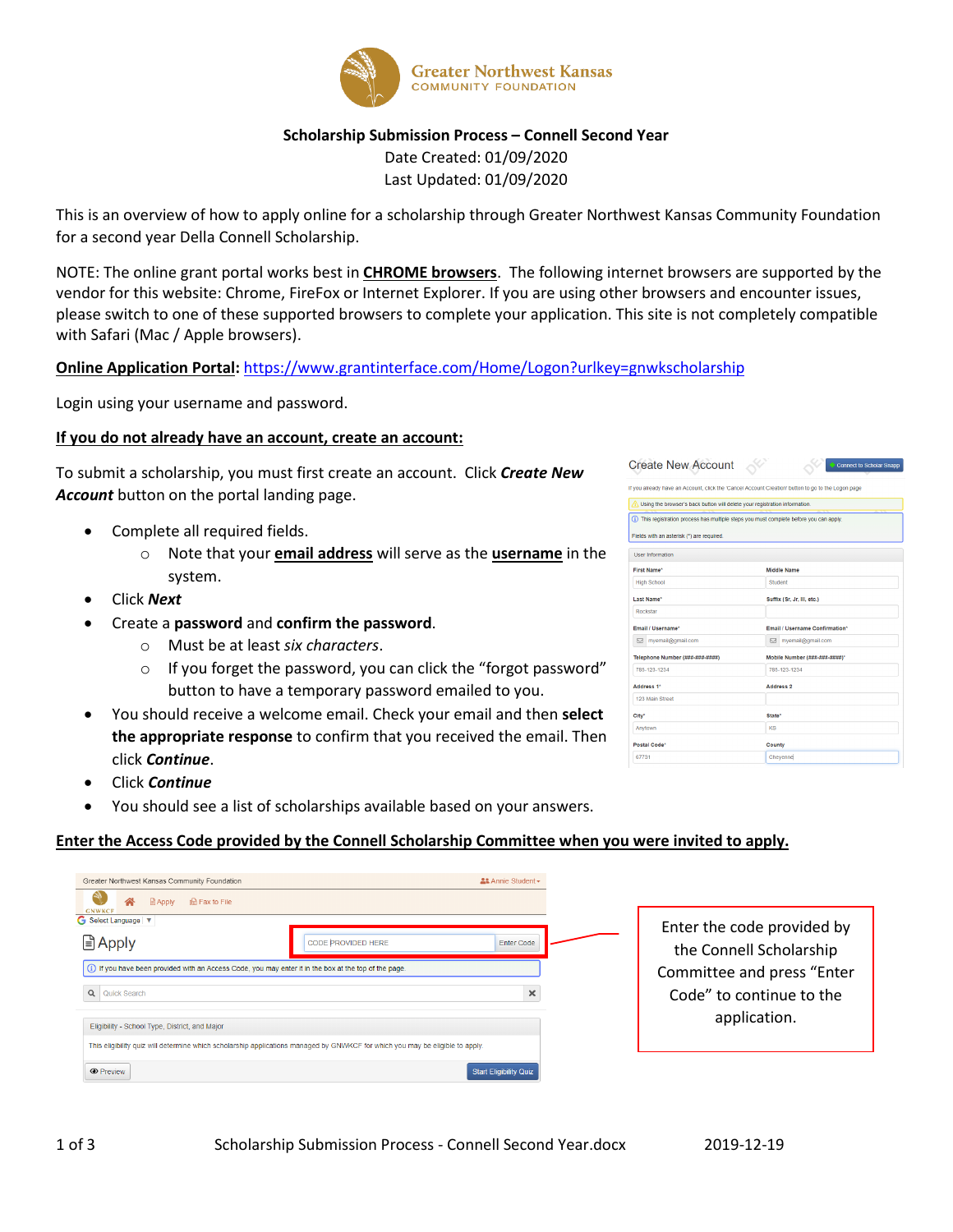# **Apply for a Scholarship:**

- After taking the Eligibility Quiz, you should see a list of scholarships available. Click *Apply* on the right-hand side of the scholarship listed to start the process.
	- o Scholarships open and close at different times. Only those scholarships currently open for accepting applications will be listed when you first create your account. After an account is created, you can click on the APPLY button at the top of the dashboard to see if any new scholarship opportunities have become available to apply.



o Example of result for clicking Apply when applicant is eligible for applying for more than one scholarship:



- Answer all questions and upload any documentation requested. Note that there are file type and size limitations for uploads.
- If Letters of Recommendation or academic performance validation are required, there will be a section labeled *"Reference Letter"* or something similar. Enter a valid *email address* for your reference or required validation and then click *Compose Email*.
	- $\circ$  The reference or third-party validator will receive an email with a link to complete the letter of reference or validation online. As an applicant, you will not be able to see the letter of reference or validation, but you will be able to see whether or not a response has been submitted.
	- $\circ$  If GNWKCF does not receive a letter of reference in a timely manner from the individual, we will reach out to the Applicant to request a different reference.
	- o Repeat this process for each Reference Letter or Information Validation that is required (some applications require multiple letters).
- **Electronic Signatures** are entered to indicate you agree that the information provided is true and correct. You will also be required to enter a parent or guardian's name. When entering their name, you are indicating that they are aware you are applying for this application and approve you in doing so.
- Click *Submit Application*
- Click *Continue* to return to the Dashboard.